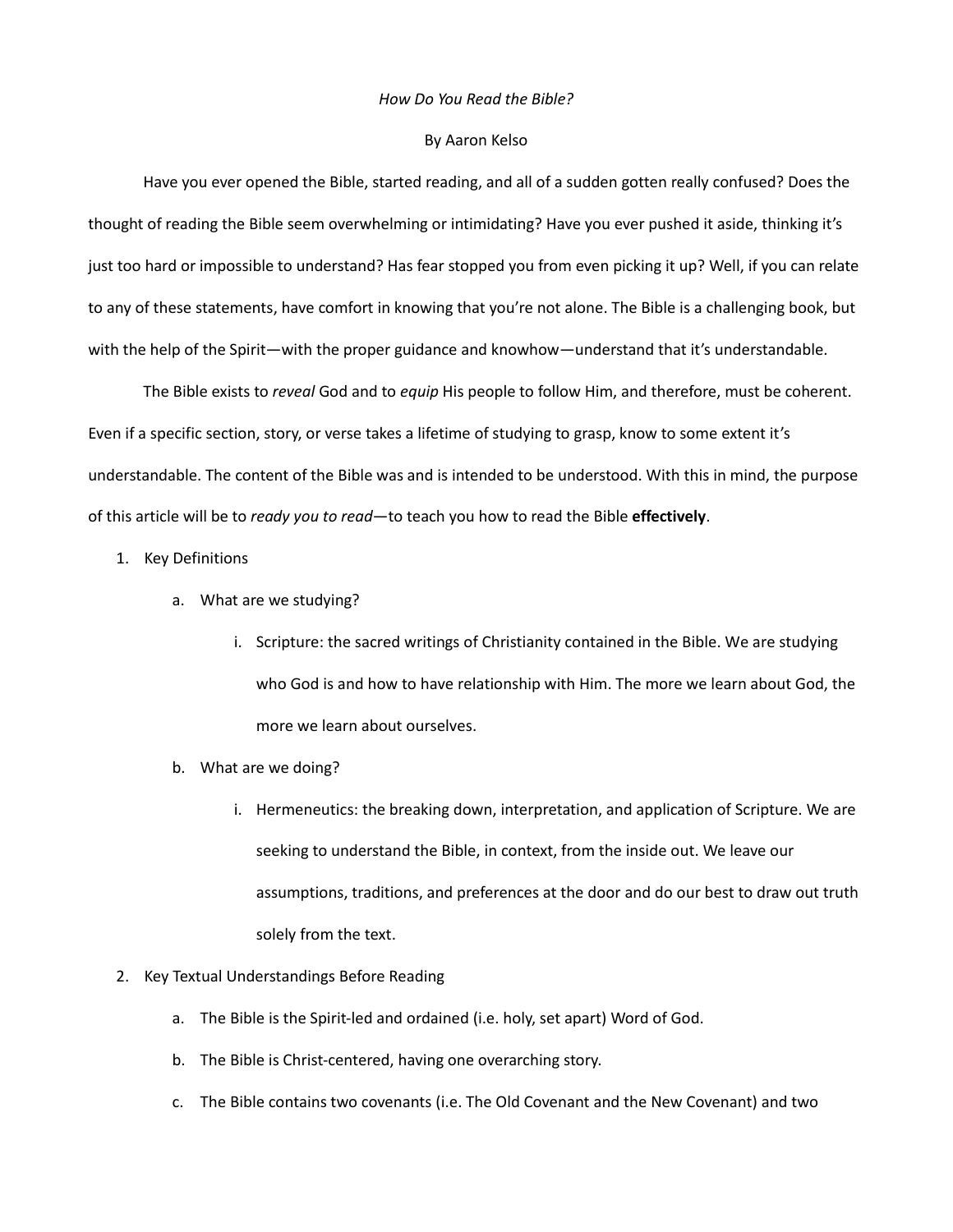testaments (i.e. The Old Testament and the New Testament) that are equally important and complementary to one another.

- d. The Bible is a complex collection of books and letters.
	- i. Sixty-six books, at least ten thousand years of human history, forty plus authors, three languages, two ethnicities, and fourteen centuries of preparation.
- e. The Bible is *not* composed in chronological order.
- f. The Bible books were intended to be read individually from beginning to end, with the exception of Psalms and Proverbs.
- g. The Bible was originally written in Hebrew/Aramaic (OT) and Greek (NT).
- h. The Bible chapters, headers, and verse numbers are helpful but are not to be followed exclusively. They were study tools added in by men at a much later date.
- i. The Bible will *never* be understood fully out of context.
- 3. Key Conceptual Understandings Before Reading
	- a. The Bible was written *for* you, not *to* you.
	- b. The Bible *is* understandable; if it was not understandable it would be self-defeating.
		- i. A former professor of mine once said, "God would never give you something in His word that lacks understanding."
	- c. The Bible is to be comprehended *first* and interpreted *last*.
	- d. The Bible can be made to say *whatever* you want out of context.
	- e. The Bible must *always* be accompanied by prayer.
- 4. Questions to Ask While Reading
	- a. Location
		- i. Where is this passage located in the Bible? Is it in the Old or New Testament?
	- b. Covenant
		- i. Does this passage fall under the Old or New Covenant? Is it talking about something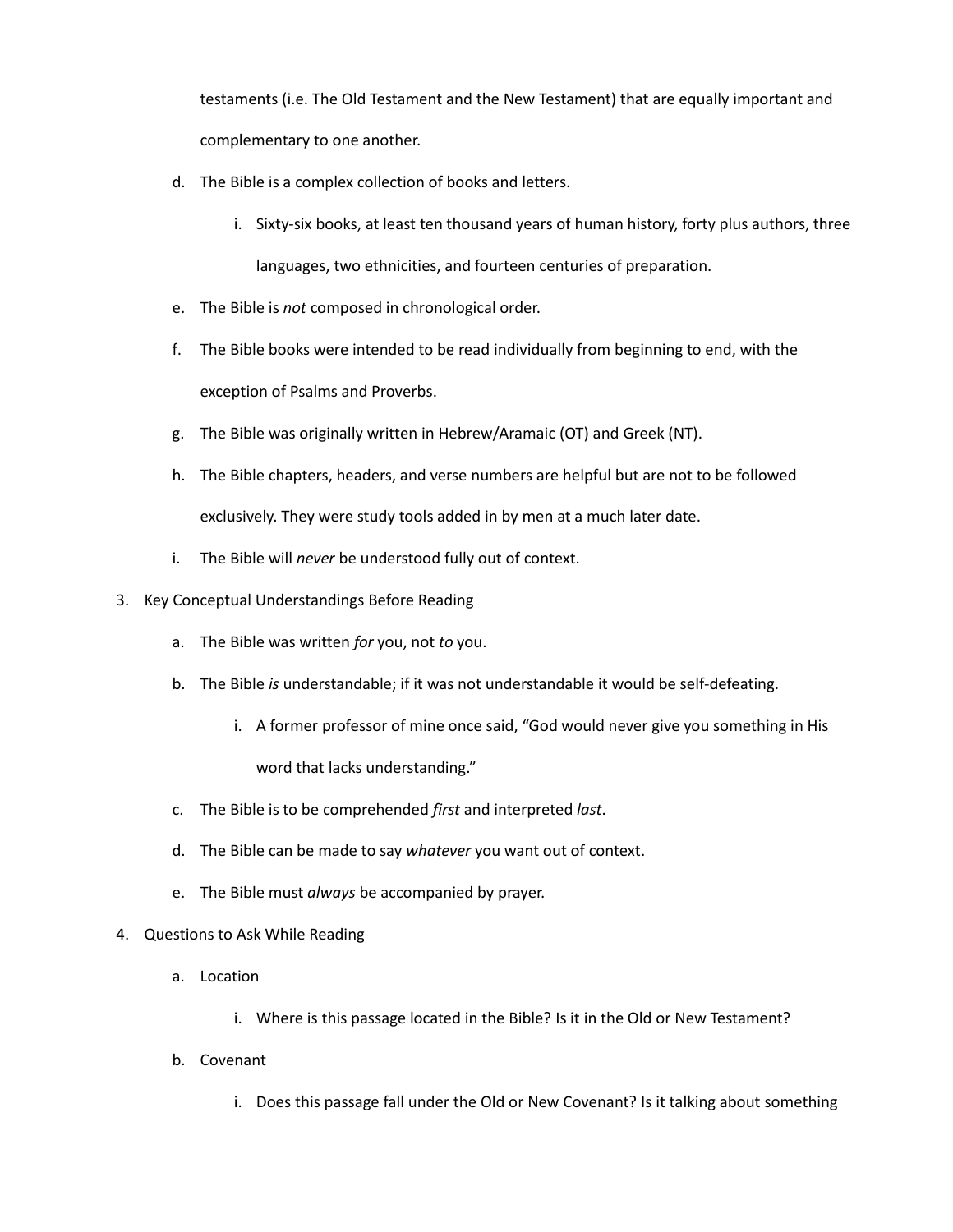# before or after Christ?

- c. Date
	- i. When was this passage written? In what time period were these words composed?
- d. Author/Speaker
	- i. Who wrote and/or is speaking through this passage?
- e. Audience
	- i. Who was this passage written to? Who was originally listening?
- f. Historical/Cultural Information
	- i. What historical or cultural information is needed to understand this passage?
- g. Languages/Linguistics
	- i. What keywords or phrases are central or repeated in the passage? What form of literature is being written? Are there any words that should be understood in the original language?
- h. Theme/Purpose
	- i. What is the theme and purpose of this passage?
- i. Application
	- i. How is this passage to be interpreted and applied in both the original setting and ours? What did this mean for the people who would have heard these things the first time? What do these things mean for people today?

# 5. Helpful Tools/Resources

- a. Books
	- i. Study Bibles, biblical commentaries, Bible dictionaries/encyclopedias, Bible handbooks, concordances, interlinear/parallel Bibles, and books on Christian theology.
- b. Websites
	- i. Bible.org, GotQuestions.org, ESV.org, BibleHub.com, and BibleGateway.com.